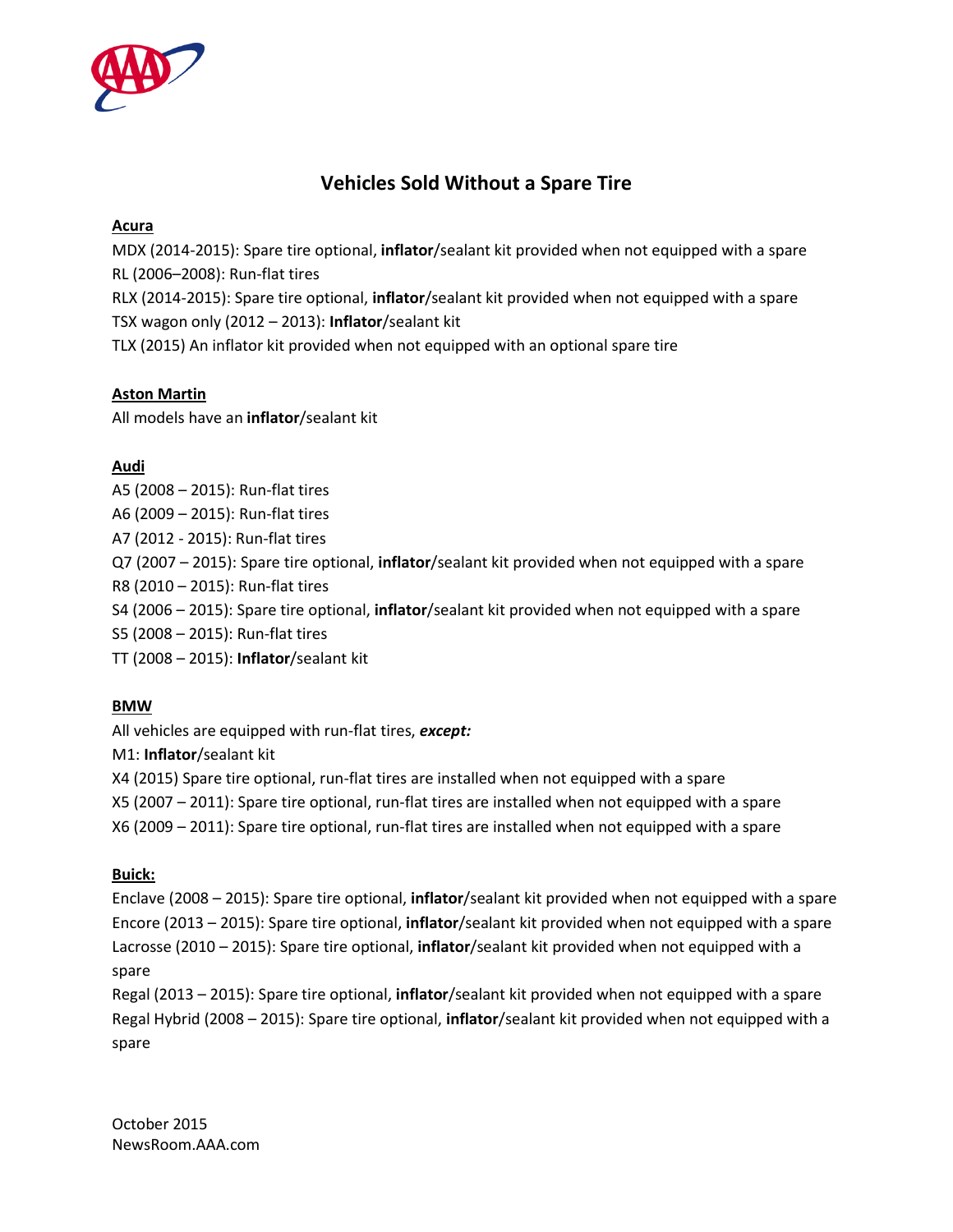#### **Cadillac**

ATS (2013 – 2015): Run-flat tires or **inflator**/sealant kit

CTS (2008 – 2013): Spare tire optional, **inflator**/sealant kit provided when not equipped with a spare CTS (2014-2015): Run-flat tires

ELR (2014-2015): Run-flat tires

Escalade (2008 – 2015): Spare tire optional, **inflator**/sealant kit provided when not equipped with a spare

SRX (2010 – 2015): Spare tire optional, **inflator**/sealant kit provided when not equipped with a spare

STS (2005 – 2011): Spare tire optional, **inflator**/sealant kit provided when not equipped with a spare XLR (2004 – 2009): Run-flat tires

XTS (2013 – 2015): Spare tire optional, **inflator** kit and sealant kit provided when not equipped with a spare

# **Chevrolet**

Camaro (2010 – 2015): Spare tire optional, **inflator**/sealant kit provided when not equipped with a spare Captiva (2012 – 2014); Spare tire optional, **inflator**/sealant kit provided when not equipped with a spare Corvette (2005 – 2015): Run-flat tires

Cruze (2011 – 2015): Spare tire optional, **inflator**/sealant kit provided when not equipped with a spare Equinox (2010 – 2015): Spare tire optional, **inflator**/sealant kit provided when not equipped with a spare Impala (2014 - 2015): Spare tire optional, **inflator**/sealant kit provided when not equipped with a spare Malibu (2013 – 2015): Spare tire optional, **inflator**/sealant kit provided when not equipped with a spare Sonic (2012 - 2015): Spare tire optional, **inflator**/sealant kit provided when not equipped with a spare Spark (2013 – 2015): **Inflator**/sealant kit

Spark EV (2014 - 2015) **Inflator** kit only

Tahoe Hybrid (2008 – 2013): Spare tire optional, **inflator**/sealant kit provided when not equipped with a spare

Traverse (2013 – 2015) Spare tire optional, **inflator**/sealant kit provided when not equipped with a spare Volt (2011 – 2015): **Inflator**/sealant kit

# **Chrysler:**

200 (2015) Spare tire optional, run-flat tires are installed when not equipped with a spare 300 SRT-8 (2011 – 2014): Spare tire optional, **inflator**/sealant kit provided when not equipped with a spare

#### **Coda**:

Sedan (2012): **Inflator**/sealant kit

#### **Dodge:**

October 2015 NewsRoom.AAA.com All SRT models with 20 inch wheels: **Inflator**/sealant kit Challenger (2009 – 2015): Spare tire optional, **inflator**/sealant kit provided when not equipped with a spare Charger (2006 – 2015): Spare tire optional, **inflator**/sealant kit provided when not equipped with a spare Dart (2013 – 2015): Spare tire optional, **inflator**/sealant kit provided when not equipped with a spare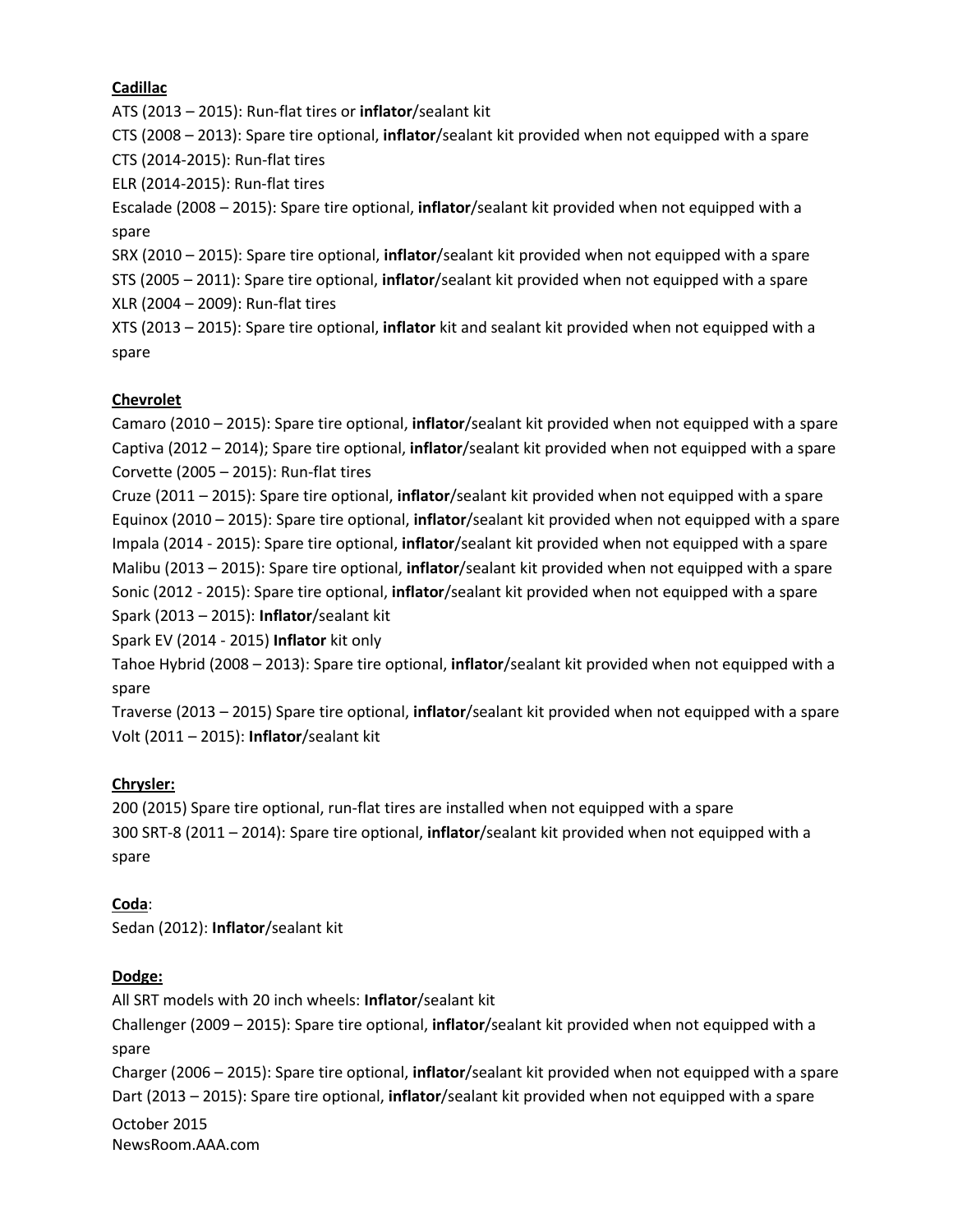Viper (1998 – 2010, 2013 – 2015): **Inflator**/sealant kit

# **Fiat:**

500 (2012 – 2015): Spare tire optional, run-flat tires or **inflator**/sealant kit provided when not equipped with a spare

500e (2013 – 2015): **Inflator**/sealant kit

# **Fisker:**

Karma (2012 – 2013): **Inflator**/sealant kit **Ford**

C-Max Energi (2013 – 2015): **Inflator**/sealant kit C-Max Hybrid (2013 – 2015): **Inflator**/sealant kit Explorer (2011 – 2015): Spare tire optional, **inflator**/sealant kit provided when not equipped with a spare Focus (2008 – 2015): Spare tire optional, **inflator**/sealant kit provided when not equipped with a spare Focus Electric (2013 - 2015) **Inflator**/sealant kit GT (2005 – 2006): **Inflator**/sealant kit Mustang (2015): **inflator**/sealant kit provided

# **GMC**

Acadia (2009 – 2015); Spare tire optional, **inflator**/sealant kit provided when not equipped with a spare Terrain (2010 – 2015): Spare tire optional, **inflator**/sealant kit provided when not equipped with a spare Yukon Hybrid (2008 – 2013): Spare tire optional, **inflator**/sealant kit provided when not equipped with a spare

# **Honda**

Accord Hybrid (2014 - 2015): **Inflator**/sealant kit

Civic CNG (2013): Spare tire optional, **inflator**/sealant kit provided when not equipped with a spare Civic Hybrid (2013): Spare tire optional, **inflator**/sealant kit provided when not equipped with a spare CR-Z (2013): Spare tire optional, **inflator**/sealant kit provided when not equipped with a spare FCX Clarity: **Inflator**/sealant kit

Fit (2012 – 2014): Spare tire optional, **inflator**/sealant kit provided when not equipped with a spare Fit EV (2013 – 2014): **Inflator**/sealant kit

Odyssey Touring (2005 – 2007): Run-flat tires

Odyssey Touring (2008 – 2010): Spare tire optional, run-flat tires are installed when not equipped with a spare

# **Hyundai**

Accent (2011 – 2015): Spare tire optional, **inflator**/sealant kit provided when not equipped with a spare Elantra (2011 – 2015): Spare tire optional, **inflator**/sealant kit provided when not equipped with a spare Genesis Coupe (2010 – 2015) Spare tire optional, run-flat tires are installed when not equipped with a spare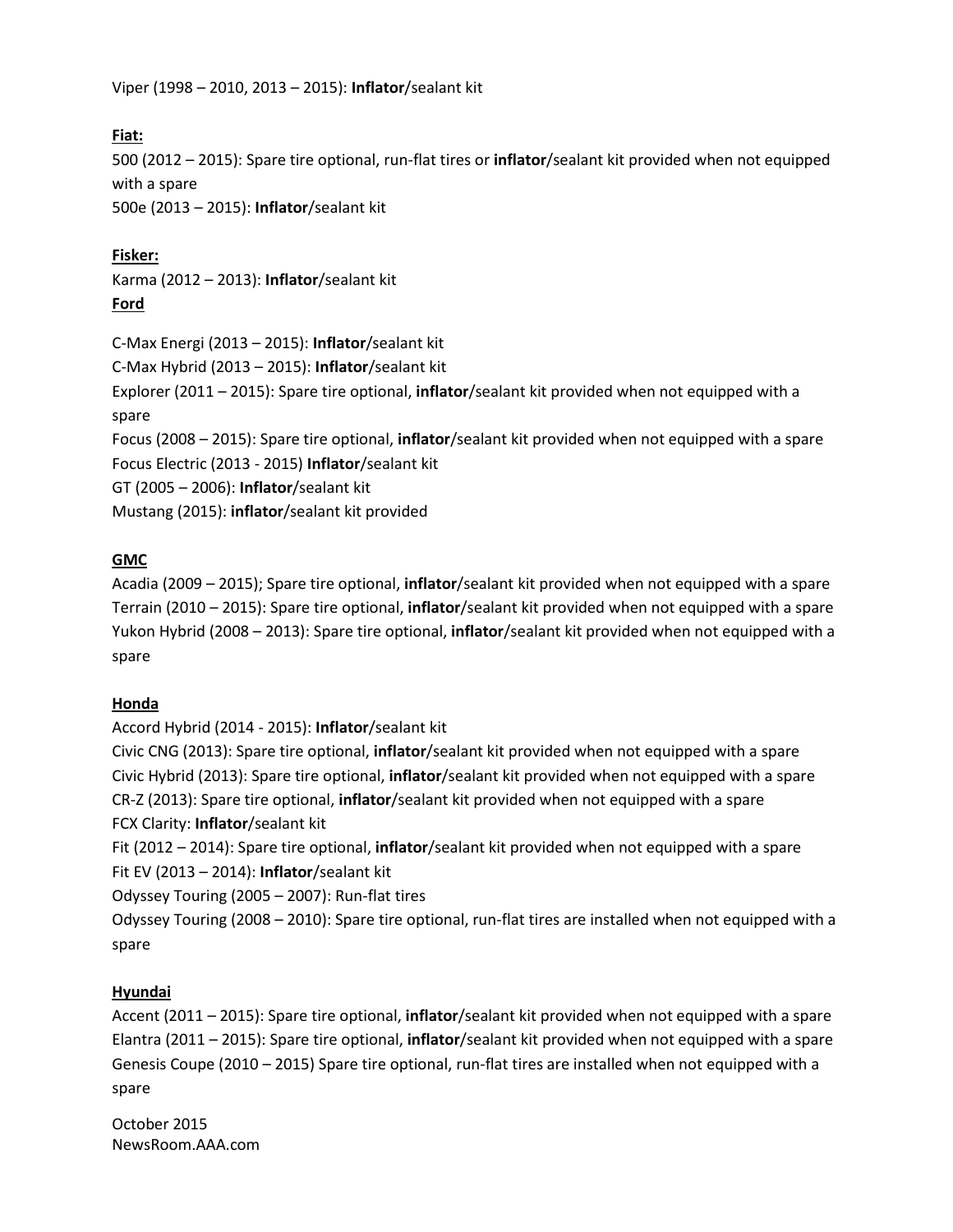Genesis Sedan (2009-2015) Spare tire optional, run-flat tires are installed when not equipped with a spare

Sonata (2011 - 2015): Spare tire optional, **inflator**/sealant kit provided when not equipped with a spare Sonata Hybrid (2012 - 2015): Spare tire optional, **inflator**/sealant kit provided when not equipped with a spare

Veloster (2012 - 2015): Spare tire optional, **inflator**/sealant kit provided when not equipped with a spare

# **Jaguar**

F-Type (2014 - 2015): Spare tire optional, **inflator**/sealant kit provided when not equipped with a spare XF (2009 – 2015): Spare tire optional, run-flat tires or **inflator**/sealant kit provided when not equipped with a spare

XK (2007 – 2015): Spare tire optional, run-flat tires or **inflator**/sealant kit provided when not equipped with a spare

# **Jeep**

Cherokee (2014 - 2015): Spare tire optional, **inflator**/sealant kit provided when not equipped with a spare

# **Kia:**

Cadenza (2014 - 2015): Spare tire optional, **inflator**/sealant kit provided when not equipped with a spare Forte (2014 - 2015): Spare tire optional, **inflator**/sealant kit provided when not equipped with a spare Optima (2013 – 2015): Spare tire optional, **inflator**/sealant kit provided when not equipped with a spare Optima Hybrid (2011 – 2015): Spare tire optional, **inflator**/sealant kit provided when not equipped with a spare

Rio (2003 – 2015): Spare tire optional, **inflator**/sealant kit provided when not equipped with a spare Sorento (2013 – 2015): Spare tire optional, **inflator**/sealant kit provided when not equipped with a spare Soul (2010 – 2015): Spare tire optional, **inflator**/sealant kit provided when not equipped with a spare Sportage (2013 – 2015): Spare tire optional, **inflator**/sealant kit provided when not equipped with a spare

# **Land Rover**

Range Rover Sport (2014 - 2015): Spare tire optional, **inflator**/sealant kit provided when not equipped with a spare

# **Lexus**

IS Series (2006 – 2015): Spare tire optional, run-flat tires provided when not equipped with a spare RC (2015) Spare tire optional, **inflator**/sealant kit provided when not equipped with a spare LF-A (2011 – 2012): **Inflator**/sealant kit SC series (2003 – 2010): Spare tire optional, run-flat tires provided when not equipped with a spare

# **Lincoln**

MKZ (2014 – 2015): Spare tire optional, **inflator**/sealant kit provided when not equipped with a spare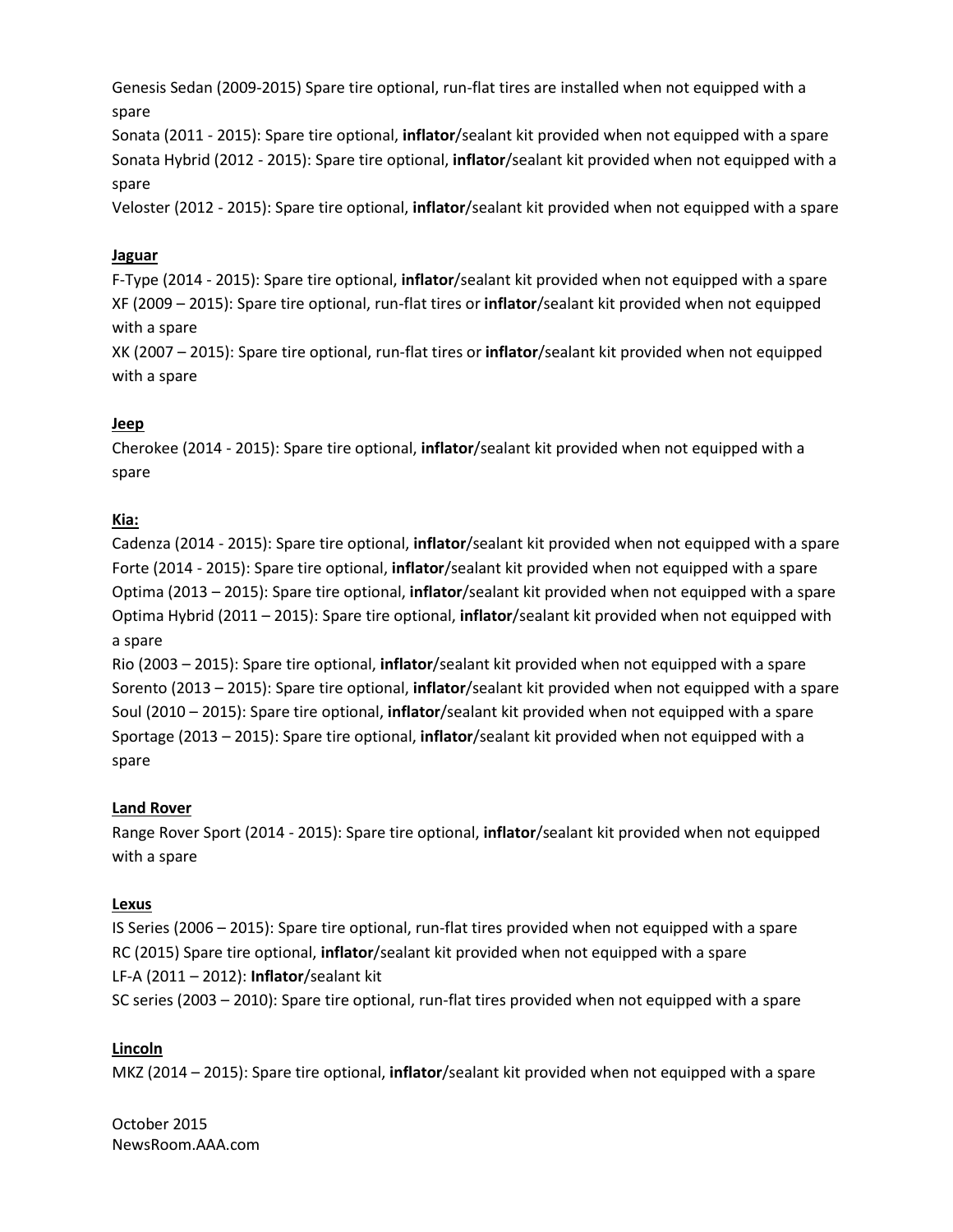MKZ Hybrid (2014 - 2015): Spare tire optional, **inflator**/sealant kit provided when not equipped with a spare

#### **Lotus**

All models equipped with **inflator**/sealant kit

#### **Maserati**

Ghibli (2014 - 2015): Spare tire optional, **inflator**/sealant kit provided when not equipped with a spare Quattoporte (2013 – 2015): Spare tire optional, **inflator**/sealant kit provided when not equipped with a spare

# **Mazda**

6 (2014 - 2015): Spare tire optional, **inflator**/sealant kit provided when not equipped with a spare MX5 (2006 – 2015): **Inflator**/sealant kit

RX8 (2004 – 2011): Spare tire optional, **inflator**/sealant kit provided when not equipped with a spare

#### **Mercedes**

C-Class (2013 – 2015): Spare tire optional, run-flat tires provided when not equipped with a spare CLA-Class (2014 - 2015): Run-flat tires, **inflator**/sealant kit provided when not equipped with run-flat tires

CLS-Class (2013 - 2015): Spare tire optional, run-flat tires provided when not equipped with a spare E-Class (2010 – 2015): Spare tire optional, run-flat tires provided when not equipped with a spare GL-Class (2013 – 2015): Spare tire optional, run-flat tires or **inflator**/sealant kit provided when not equipped with a spare

GLA-Class (2015) Spare tire optional, **inflator**/sealant kit provided when not equipped with a spare GLK-Class (2013 – 2014): Run-flat tires, **inflator**/sealant kit provided when not equipped with run-flat tires

ML-Class (2006 – 2015): Spare tire optional, run-flat tires or **inflator**/sealant kit provided when not equipped with a spare

R-Class (2006 – 2012): Spare tire optional, run-flat tires provided when not equipped with a spare S-Class (2007 – 2013): Spare tire optional, run-flat tires provided when not equipped with a spare S-Class (2014 - 2015): Run-flat tires or **inflator**/sealant kit

S400 Hybrid (2010 – 2013): Spare tire optional, **inflator**/sealant kit provided when not equipped with a spare

SL-Class (2013 – 2015): Run-flat tires, **inflator**/sealant kit provided when not equipped with run-flat tires SLK (2005 – 2015): Spare tire optional, run-flat tires or **inflator**/sealant kit provided when not equipped with a spare

SLR McLaren (2005 – 2009): **Inflator**/sealant kit

SLS AMG (2011 – 2015): **Inflator**/sealant kit

# **Mini (all models)**

Spare tire optional, run-flat tires or **inflator**/sealant kit provided when not equipped with a spare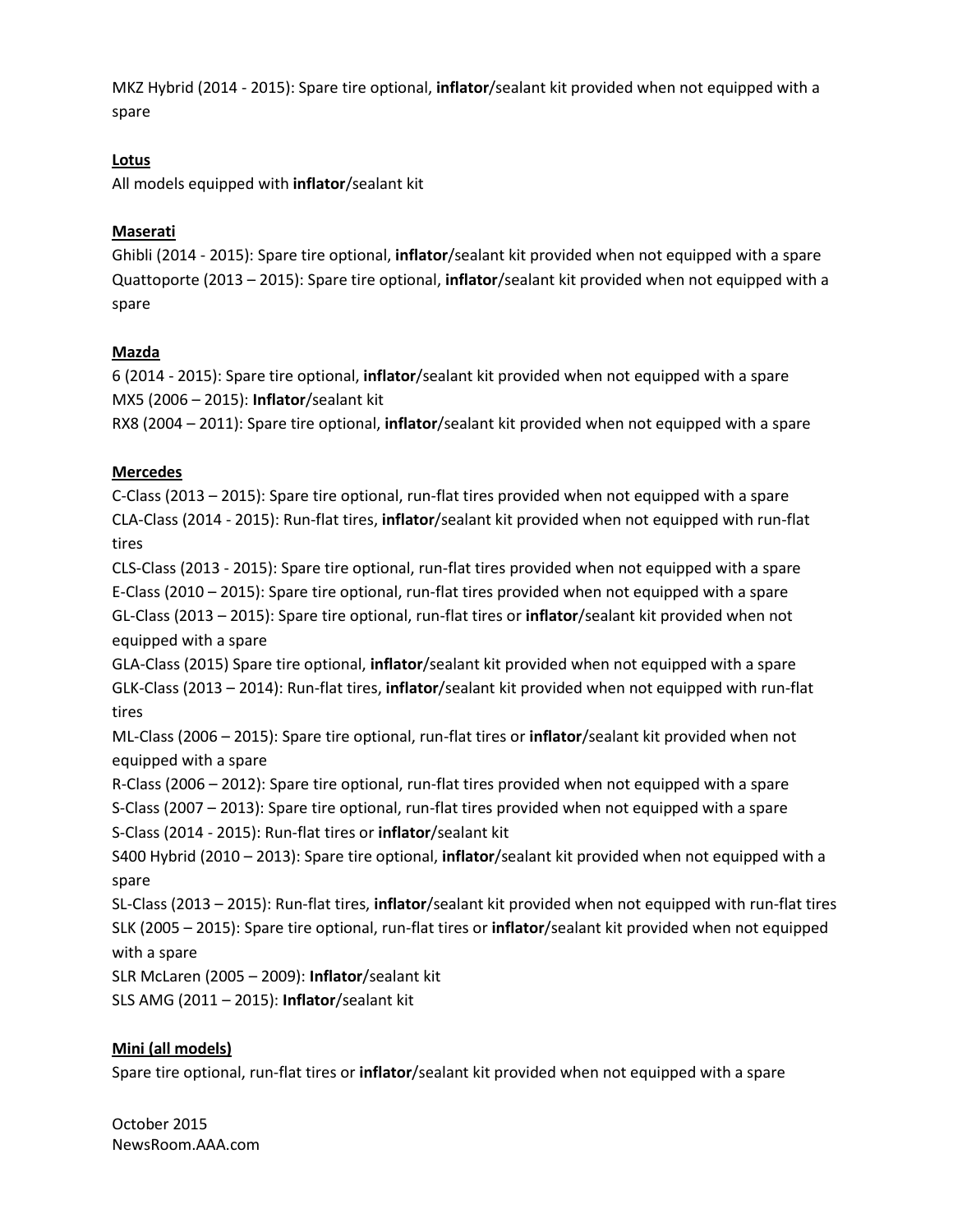#### **Mitsubishi:**

i-MiEV (2012 - 2014): **Inflator**/sealant kit

#### **Nissan**

370z (2009 – 2015): Spare tire optional, **inflator**/sealant kit provided when not equipped with a spare GT-R (2009 – 2015): Run-flat tires

Leaf (2012 - 2015): **Inflator**/sealant kit

Murano Cross Cabriolet (2013 – 2014): **Inflator**/sealant kit

Rogue (2014): Models with the optional 3<sup>rd</sup> row of seats are equipped with Run-flat tires and no spare Quest (2007): RL (2006 – 2008): Spare tire optional, run-flat tires are installed when not equipped with a spare

# **Pontiac**

G8 (2009): Spare tire optional, **inflator**/sealant kit provided when not equipped with a spare Solstice (2007 – 2009): **Inflator**/sealant kit

#### **Porsche**

911 (2005 – 2015): **Inflator**/sealant kit

Boxster (2005 – 2015): **Inflator**/sealant kit

Carrera GT (2004 – 2008): **Inflator**/sealant kit

Cayenne (2003 - 2015): Spare tire optional, **inflator**/sealant kit provided when not equipped with a spare

Cayman (2006 – 2015): **Inflator**/sealant kit

Macan (2015): Spare tire optional, **inflator**/sealant kit provided when not equipped with a spare

Panamera (2010 – 2014): **Inflator**/sealant kit

# **Ram**

ProMaster (2014 – 2015): Spare tire optional, **inflator**/sealant kit provided when not equipped with a spare

# **Saturn**

Vue Hybrid (2007 – 2009): **Inflator**/sealant kit Sky (2007 – 2009): **Inflator**/sealant kit

# **Scion**

iQ (2011 – 2015): **Inflator**/sealant kit

# **Smart**

Fortwo (2005 – 2015): **Inflator**/sealant kit Fortwo Electric Drive (2012 – 2015): **Inflator**/sealant kit

# **Subaru**